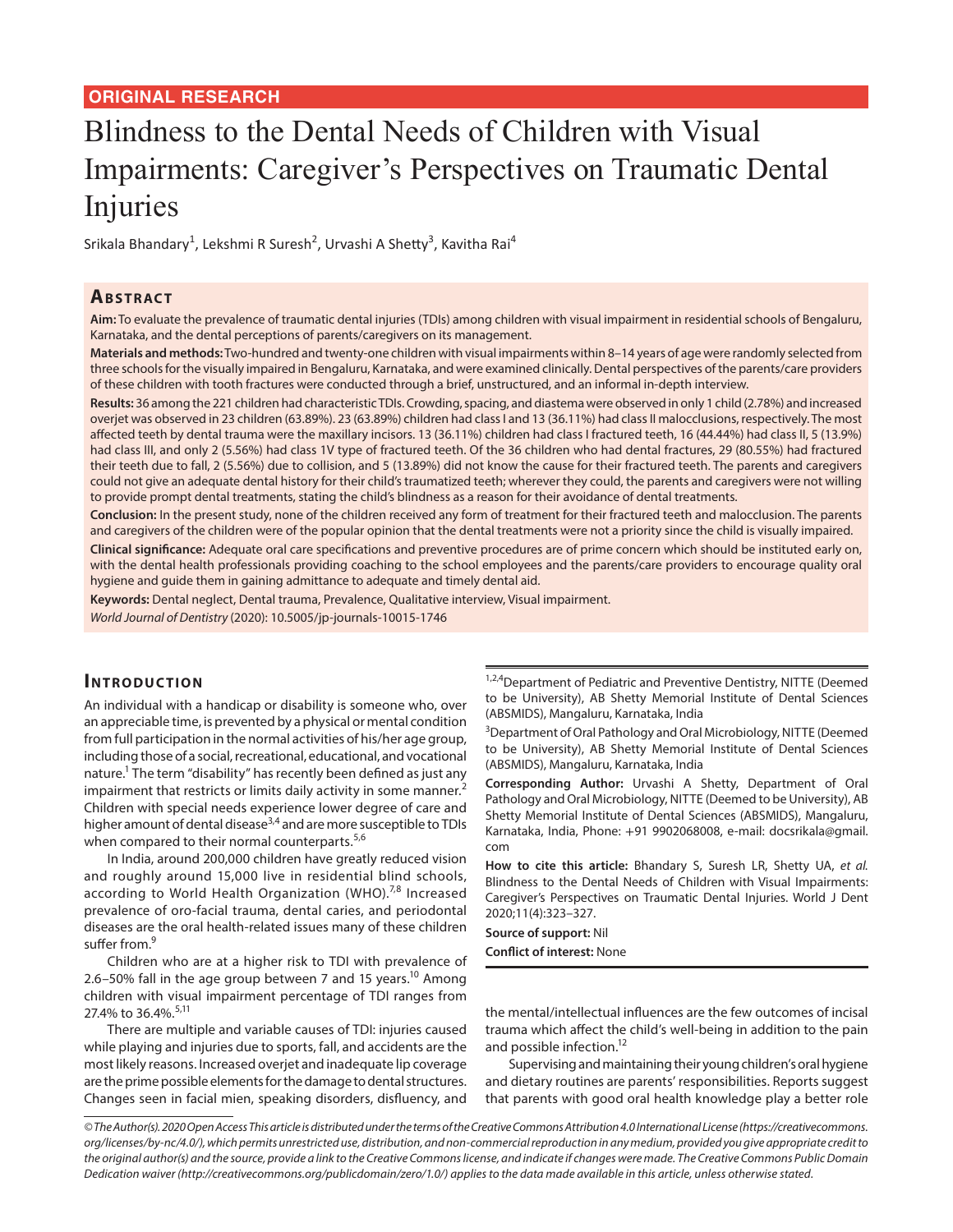in maintaining good oral health in their children. Oral health knowledge is of greater importance among parents/caregivers of children with special healthcare needs.<sup>13</sup>

Blindness as a disability seems to produce difficulties to achieve an ideal oral health status. Various studies have shown that challenges to oral health are more complex for disabled children, who are often unable to adequately apply the techniques necessary to control plaque.<sup>14</sup>

Children with disabilities ought to have the same opportunities as their normal healthy counterparts regarding oral health and hygiene. Unfortunately, oral healthcare is one of the highest unattended health needs of the disabled children including visually impaired children.<sup>15</sup> Hence, we have carried out a study with a primary objective to evaluate the prevalence of TDIs and its risk factors among visually impaired children in South Karnataka and a secondary objective to assess the attitude of the parents/ care providers concerning their child's oral problems through a brief, unstructured, and an informal interview to promote their awareness and emphasize the significance of treating dental injuries and malocclusion.

## **MATERIALS AND METHODS**

Administrative authorities of three residential schools for the visually impaired in Bengaluru, South Karnataka, were approached for obtaining consent to conduct dental screening and oral health program at their centers and enrolling the students as participants in this study. After obtaining approval from the authorities in school, letters of invitation were given to the parents through their class teachers to report on the day of oral examination. Ethical clearance was obtained from the institutional ethical committee of NITTE deemed to be university.

8–14-year-old children with visual impairment and who were inclined to take part in the examination with written informed consent from their parents/care providers were included in the study. A brief medical/dental history was recorded and maintained for all children. Children suffering from any other handicapping or systemic conditions and children who were undergoing orthodontic treatment or had undergone similar corrections of malocclusion were excluded from the study.

Oral examination of these children was done at their respective schools/centers, seated on an ordinary chair, under good illumination, either natural light or hand torch using a sterile mouth mirror, and community periodontal index (CPI) probe while taking protective cross-infection control measures using disposable gloves and masks.

The following findings were assessed as part of dental examination:

- Lip coverage: The anterior teeth was examined for lip coverage for every child when at rest. The lip coverage was considered sufficient if the lip covered the maxillary incisors at rest, and if the crown length was seen, it was considered deficient.
- Overjet: An overjet of more than or equal to 3 mm was considered significant.
- Occlusal disturbances: crowding, spacing, and diastema were recorded using WHO Oral Health Assessment Form (1997).<sup>16</sup>
- TDI: All upper and lower anterior teeth were inspected for dental injury due to trauma. Ellis and Davey classification  $(1960)^{17}$ was used to record the fractured teeth of all the children. Examination was done to know the class of fracture, origin/ source of trauma, and site of trauma.

• Molar relationship: It was recorded according to Angle's System of Classification for Malocclusion (1899).<sup>18</sup>

Attitude of the parents/care providers of these children regarding their child's dental problems was also assessed through a brief, unstructured, and an informal interview to meet the secondary objective of the study and to prepare them for the dental education and raise their awareness and highlight the importance of treating dental injuries and malocclusion in their children.

All examinations were conducted by a single examiner to eliminate interexaminer variability and bias.

Descriptive analysis was performed after tabulating the results. Chi-square test was used to determine the association with the level of significance at 5%. Prevalence risk ratio (PRR) was calculated for risk factors that showed significant association with dental trauma.

#### **Re s u lts**

A total of 221 children with visual impairments were clinically examined in this study. The mean age of the children was 10.46  $(\pm 1.74)$  years. Among the children, 36 (16.3%) had sustained dental trauma to their maxillary anterior teeth. This put the mean age of the study group of children at 10.61  $(\pm 1.67)$  years. Among the risk factors for TDI, the presence of adequate lip coverage, increased overjet (>3 mm), and the type of malocclusion (molar relationship) were found to have significant association with TDI (Table 1).

The assessment of PRRs was calculated for the risk factors that were found to be significant (Table 2). Thus, in our study, it was found that children with visual impairments who had inadequate lip coverage, increased overjet (>3mm), and had Class II molar relationship were 17.99, 12.19, and 8.32 times more likely to be present with TDI than those without these risk factors, respectively.

#### **Table 1:** Prevalence of various predisposing factors to TDI

|                  |            | Among all    | Among<br>children | Chi-squared    |
|------------------|------------|--------------|-------------------|----------------|
| Characteristic   |            | children (%) | with TDI $(\%)$   | test (p value) |
| Gender           | Male       | 97 (43.89)   | 14 (38.89)        | 0.061          |
|                  |            |              |                   | (0.804)        |
|                  | Female     | 124 (56.11)  | 21(61.11)         |                |
| Crowding         | Present    | 8(3.62)      | 1(2.78)           | 0.000(1)       |
|                  | Absent     | 213 (96.38)  | 35 (97.22)        |                |
| Spacing          | Present    | 5(2.26)      | 1(2.78)           | 0.000(1)       |
|                  | Absent     | 216 (97.74)  | 35 (97.22)        |                |
| Diastema         | Present    | 2(0.9)       | 1(2.78)           | 0.017          |
|                  |            |              |                   | (0.894)        |
|                  | Absent     | 219 (99.1)   | 35 (97.22)        |                |
| Lip              | Inadequate | 36 (16.29)   | 28 (77.78)        | 59.341*        |
| coverage*        |            |              |                   | (<0.001)       |
|                  | Adequate   | 185 (83.71)  | 8(22.22)          |                |
| Overjet $\geq$ 3 | Present    | 28 (12.67)   | 23 (63.89)        | 47.888*        |
| $mm^*$           |            |              |                   | (<0.001)       |
|                  | Absent     | 193 (87.33)  | 13 (36.11)        |                |
| Molar rela-      | Class I    | 206 (93.21)  | 23 (63.89)        | 29.276*        |
| tionship*        |            |              |                   | (<0.001)       |
|                  | Class II   | 14 (6.34)    | 13 (36.11)        |                |
|                  | Class III  | 1(0.45)      | 0(0)              |                |

\*Chi-squared test: parameters were statistically significant (*p* < 0.05)

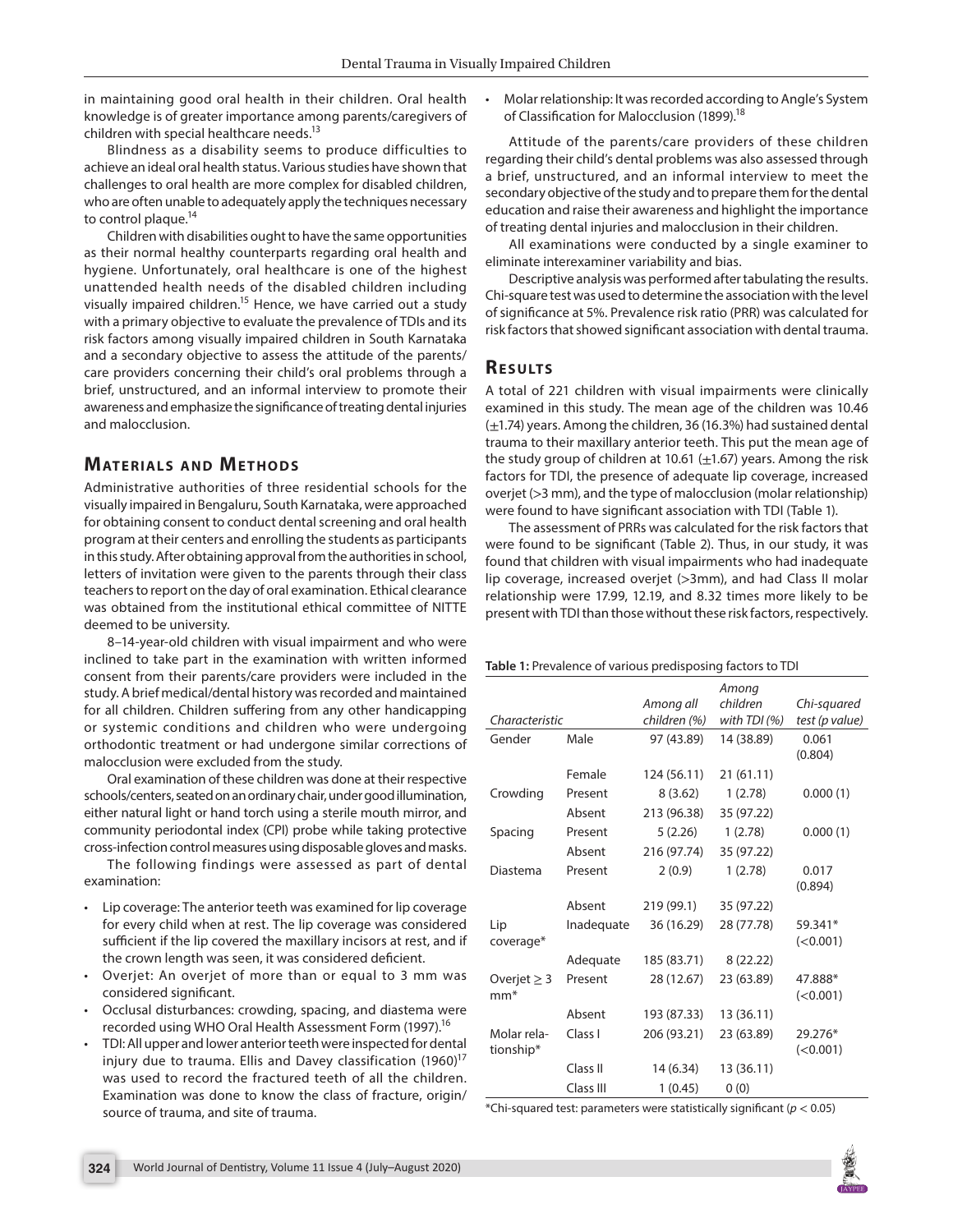The types of TDI sustained and the traumatic incident leading to it, as elicited from the children during their clinical examination and brief dental history recording, are summarized in Table 3.

Interview of the parents and caregivers showed that they knew the presence of TDI in their children; however, only 4 of the 28 parents interviewed (14.3%) were able to give a good history of the dental injury. This was also the case with the caregivers of the children, where only 1 of the 8 caregivers interviewed (12.5%) could give an adequate history for the dental trauma sustained by their ward.

It was interesting to note that the parents of all the children who gave a positive history for dental trauma also reported that their children had other dental needs, such as dental caries, pain, swelling, and so on, at some point of time in their life; however, only 3 of the 36 (8.3%) had been to a dentist prior to this study. Among these three children, two had visited the dentist with the dental complaint of pain but not for the traumatic injury or malocclusion. Only one of all the 36 had visited the dentist for pain due to dental trauma (class III dental fracture), and even in this case, dental treatments were not sought beyond symptomatic relief of pain through medications.

When the parents and caregivers were asked why dental treatments such as "fillings," "caps," or "root canal treatments"

**Table 2:** PRR for children with visual impairments presenting with dental trauma from risk factors

| $Risk$ factors <sup>#</sup> |                       | Traumatic dental<br>injuries |        |                            |
|-----------------------------|-----------------------|------------------------------|--------|----------------------------|
|                             | Exposure<br>condition | Present                      | Ahsent | PRR calculated (95%<br>CI) |
| Lip<br>coverage             | Inadeguate            | 28                           | 8      | 17.99 (0.596, 0.873)       |
|                             | Adequate              | 8                            | 177    |                            |
| Overjet<br>$>$ 3 mm         | Present               | 23                           | 5      | 12.19 (0.608, 0.900)       |
|                             | Absent                | 13                           | 180    |                            |
| Molar<br>relationship       | Class II              | 13                           | 1      | 8.32 (0.675, 0.959)        |
|                             | Class I               | 23                           | 183    |                            |

# PRR was calculated only for those risk factors that were found to be significantly associated with TDIs in the children, using Chi-squared test (Table 1) were not carried out for the broken teeth of their children, they responded by saying that:

- "It was not a big problem"
- "Other problems are also there. This is ok"
- "(He/She) cannot see. It will be ok"
- "It is not making problem. (He/She) can eat"
- "Need to go (to the dentist), but later. Now other things (medical and financial issues) are there. (He/She) is ok now"
- "(He/She) did not say anything"

An analysis of the themes identified and derived from these opinions are summarized and presented in Table 4.

#### **Dis c u s sio n**

Most body functions are taken for granted as long as they function normally; however, it is when these normal body functions are interrupted by illnesses, medications, anomalies, or disabilities that we begin to understand their relative importance in determining our quality of life. Our senses help determine and form a larger aspect of our way of perceiving the environment and the world we live in. Therefore, we come to understand that the development of a child with one or more of these senses was compromised, maybe severely altered.

Among those individuals with sensory impairments, children with visual impairments deal with a unique set of problems that are of concern to the pediatric dentist. For one, their lack of visual impulses put them at greater risk for falls and accidents while performing day-to-day activities, which in-turn predisposes them

#### **Table 3:** Among those with TDIs

|                             | Characteristic               | <b>Numbers</b> | Percentage |
|-----------------------------|------------------------------|----------------|------------|
| Fracture type <sup>17</sup> | Class I                      | 13             | 36.11      |
|                             | Class II                     | 16             | 44.44      |
|                             | Class III                    | 5              | 13.89      |
|                             | Class IV                     | 2              | 5.56       |
| Type of $Injury+$           | Fall                         | 29             | 80.55      |
|                             | Collision                    | 2              | 5.56       |
|                             | Don't know/don't<br>remember | 5              | 13.89      |
|                             |                              |                |            |

+History was elicited from the children. This was later attempted to be corroborated with the parents/caregivers

**Table 4:** Dental perceptions among parents and caregivers of the children with visual impairments

| Opinions on child's TDI                                           | Theme Identified                                                                                   |                                                              | Area of focus for dental education                                          |
|-------------------------------------------------------------------|----------------------------------------------------------------------------------------------------|--------------------------------------------------------------|-----------------------------------------------------------------------------|
| "Not a big problem", "it is ok"                                   | Dental needs are of low priority.                                                                  | Possible outcome: decreased care<br>and delayed presentation | Sequelae of dental trauma                                                   |
| "Other problems are also there<br>(medical and financial issues)" | Dental needs are of low priority in<br>light of other burdens.                                     |                                                              | Awareness of resources                                                      |
| "Cannot seewill be ok."                                           | Esthetic concerns are of low prior-<br>ity in light of the visual sensory<br>deficit in the child. |                                                              | Sequelae of dental trauma                                                   |
| "It is not making problems."                                      | Absence of symptoms.                                                                               |                                                              | Understanding of dental disease<br>and treatment                            |
| "(He/She) can eat"                                                | Functional needs are prioritized                                                                   |                                                              | Dental health literacy                                                      |
| "(will) go (for dental treat-<br>ment)later."                     | Dental avoidance                                                                                   |                                                              | Sequelae of dental trauma;<br>Awareness of resources                        |
| "(He/She) did not say anything."                                  | Dependence on child's percep-<br>tion of needs.                                                    |                                                              | Understanding of dental disease<br>and treatment; dental health<br>literacy |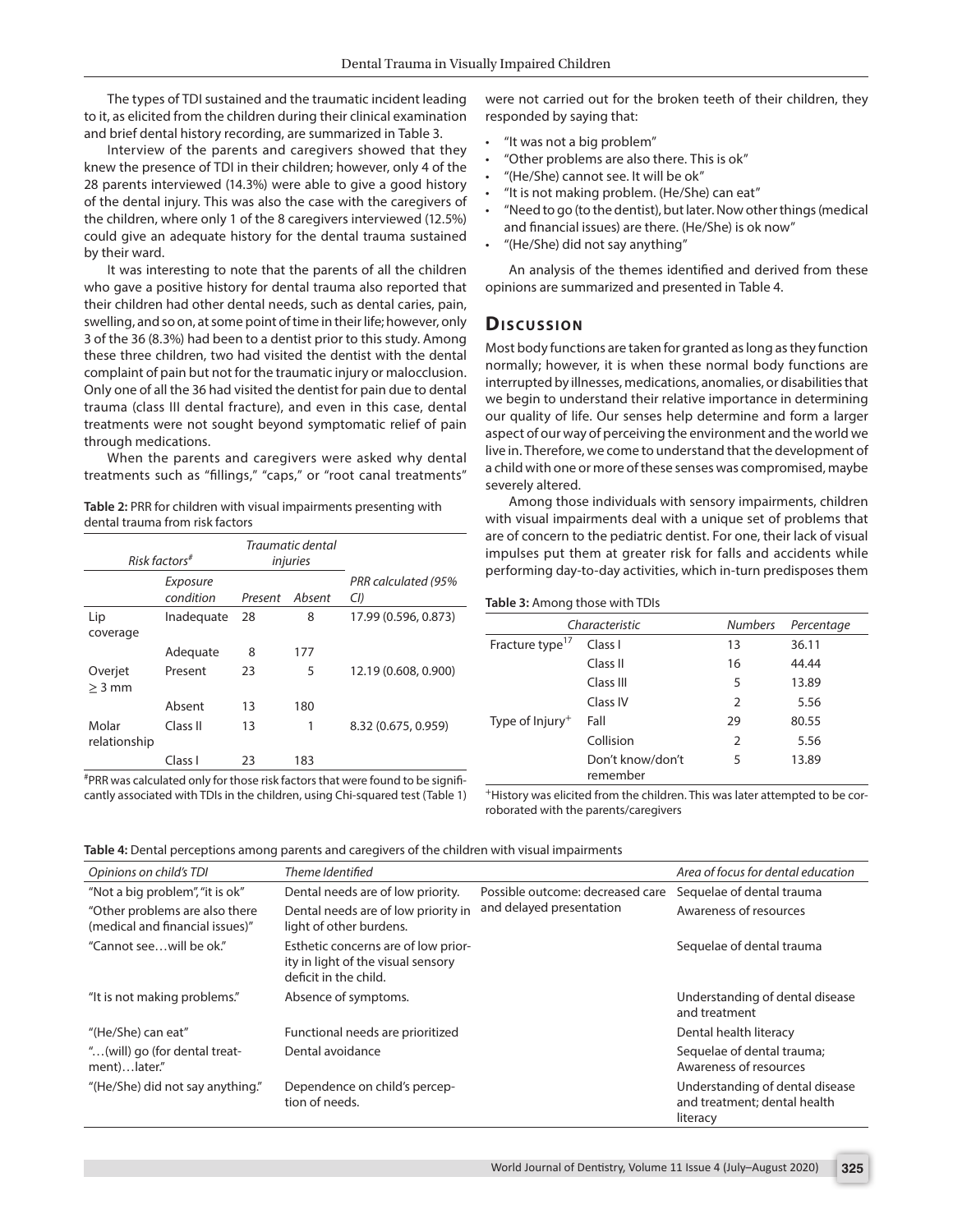to oro-facial trauma and TDI. Their impairment further detriments the performance of oral healthcare measures, as a larger part of our dental health education imparted to children employs conventional teaching-learning methods. These conventional strategies are heavily reliant on the children's visual assessment and the imitation of techniques taught to them through demonstrations. Dental trauma is often an emergency situation that can benefit greatly from public awareness and early dental care. Thus, an intimate knowledge of the circumstances surrounding the dental needs of these children becomes paramount in the development of future dental health programs and strategies.

With respect to the prevalence of anterior tooth fractures among children with visual impairments in our study, it was seen to be 16.3% (36 of total 221 surveyed). This was similar to a study conducted by Al-Shareed et al.<sup>19</sup> in 2003, where they reported a prevalence of 14.2%. Other studies conducted by Odonell  $(36.4\%)$ ,<sup>11</sup> Shyam et al. (24.6%),<sup>20</sup> and Bhat et al. (24.5%)<sup>21</sup> showed higher percentage of teeth fracture. Of the 36 children, female children (61.11%) had higher incidence of fractured teeth than male children (38.89%). Literature stipulates that the reason for this high prevalence of TDIs among children with visual impairments could be primarily attributed to their relative lack of visual cues that neither suggest the presence of obstacles to prevent a fall nor the availability of support mechanisms to impede the impact of their falls. Intuitively, many children with visual impairments resort to less social interactions and outdoor activities, especially to unknown areas and layouts. This could act as a protective mechanism, thereby reducing traumatic incidents, which would consequently reduce their TDIs as well.

Observations from this research disclosed that the most prevalent teeth to be affected were the upper incisors (63.89%). Since upper incisors take a forward position in the face of an individual, they normally are prone to sustain greater impacts from traumatic incidents such as falls and collisions than do the laterals or any other teeth in the oral cavity. In normal occlusion, these upper incisors are forwardly placed than the lower incisors and hence are more prone to sustain a direct hit causing injury. Also, the maxilla is anchored to the skull making it inflexible than the mandible which is flexibly joined to the skull through the temporomandibular joint that adds to the cushioning effect of impact forces directed toward it.<sup>20</sup>

Our study revealed that majority of the fracture took place because of accidental falls (80.55%) in our study population. This observation was similar with Odennell<sup>11</sup> and Bhat et al.<sup>21</sup> Traumatic dental injuries were also reported to have occurred due to collision impact against a wall in 5.56% of the children. This could again be due to their reduced visual perception.

This study also exhibited that an increased overjet ( $\geq$ 3 mm) had higher prevalence of TDIs (63.89%). Nguyen et al.,<sup>22</sup> Zaragoza et al.,<sup>23</sup> and Bhat et al.<sup>21</sup> in their studies also arrived at a similar declaration. The current investigation also disclosed that children with insufficient lip coverage had more chances of sustaining anterior tooth fracture, which was in concurrence to a study carried out by Marcenes et al.<sup>24</sup> Adequate lip coverage offers upper anterior teeth a protective cushion against traumatic impacts and support against injuries. Thus, inadequate lip closure, coupled with increased interlabial distance, leaves maxillary incisors susceptible and vulnerable to TDIs.

The pattern of trauma in this study showed that Ellis class II fracture involving enamel and dentine was the most common

(44.4%), followed by class I fracture involving dental enamel only (36.11%). Only 5 of the children had class III fracture (13.89%) with enamel, dentine, and pulp involvement, and 2 showed class IV trauma (5.56%) where the tooth was rendered nonvital. This pattern is in discordance with the studies conducted by Munot et al., in children from Chhattisgarh, <sup>25</sup> and Ramaiah and Maraiah, in children from Shimoga (also in Karnataka), $^{26}$  where class II fractures were most common, followed by class I and class III. No case of tooth avulsion was reported or observed in our study population.

None of the children in our present study received any form of treatment for their fractured teeth or malocclusion though all their parents and caregivers knew about the same. This is evident of a lack of prioritization of dental needs and thereby a level of dental neglect in these children. The themes identified from the interview conducted with the parents and caregivers of these children reflect these inferences. Among other concerns that lead to a decreased care and delayed presentation of teeth with TDIs to the dentists' are the parent/caregivers' reliance on the children's perceived dental needs and symptomatic dental concerns. Children with visual impairments are relatively unaware of minor orthodontic problems such as increased overjet and asymptomatic dental fractures (such as class I, class IV, and even some class II fractures). Esthetic problems that would normally concern their counterparts without visual deficits also receive low priority. The parents/caregivers' lack of understanding of the need for timely dental management of TDIs and its predisposing factors through early orthodontic interventions contribute to the problem further. Dental treatment is an added burden for these children and their families, adding to the already strained emotional and financial limitations imposed by their disability. $27$ 

Even though the dental profession wants to serve this group, capacity is sometimes restricted because of the lack of knowledge and experience and a constrained work environment. Thus, the identification of areas to focus for imparting dental health education could go a long way in increasing the acceptance of preventive and public health measures, which are often the most readily available, feasible, and cost-effective solution for the dental concerns of this population.

It is our suggestion that joint ventures of the healthcare organization targeting children with visual impairments should include oral health education programs with emphasis on the management of dental trauma. These programs should cater to creating and raising dental awareness to the parents and caregivers and the children with visual impairments separately, in their preferred formats (such as pamphlets in braille or audio recordings for the children, audio/visual programs for their parents/caregivers). The areas of focus identified in this study could help give a starting point to such educational efforts.

# **LIMITATIONS**

A key limitation of this study is that it was conducted in three residential schools for the visually impaired in a key metropolitan city of Karnataka, South India. The inclusion of a more mixed crowd from various schools in the location would have made the results more generalizable. Also, the final sample of children with visual impairments, who had suffered TDIs, was, fortunately or unfortunately, less; any results drawn from this subset should be viewed cautiously. Further, as with all opinion surveys and qualitative studies, it must be noted that the recollection of